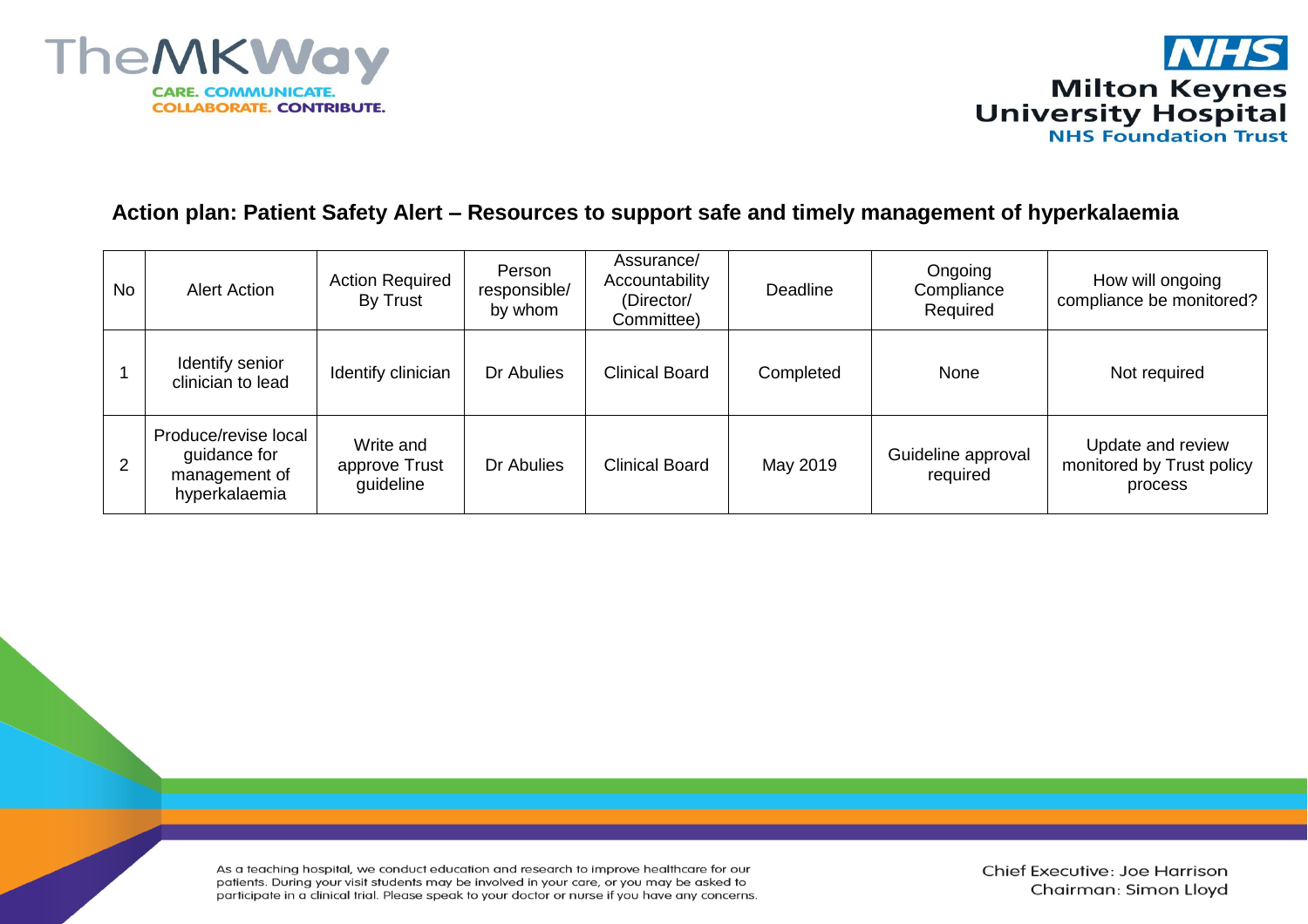

**NHS Milton Keynes<br>University Hospital<br>NHS Foundation Trust** 

| 3 | Ensure that local<br>guidance can be<br>easily accessed by<br>staff  | Upload guideline<br>to Trust intranet<br>site                                             | Jon White  | <b>TDC</b>                     | <b>June 2019</b> | Yes | As above                                                   |
|---|----------------------------------------------------------------------|-------------------------------------------------------------------------------------------|------------|--------------------------------|------------------|-----|------------------------------------------------------------|
|   |                                                                      | Create intranet<br>page as a<br>repository for<br>information on<br>↑K+                   | Jon White  | <b>Patient Safety</b><br>Board | <b>June 2019</b> |     |                                                            |
| 4 | Revise local training                                                | Reinstate ↑K+<br>training for FY1's<br>& FY2's and RR                                     | Dr Abuleis |                                | Completed        | Yes | Progress monitored by<br><b>Trust Safety Alert process</b> |
| 5 | Communicate the<br>life-threatening<br>potential of<br>hyperkalaemia | Design and<br>deliver an<br>information<br>campaign with<br>the<br>Communications<br>team | Jon White  | <b>Patient Safety</b><br>Board | <b>July 2019</b> | Yes | Progress monitored by<br><b>Trust Safety Alert process</b> |

As a teaching hospital, we conduct education and research to improve healthcare for our patients. During your visit students may be involved in your care, or you may be asked to participate in a clinical trial. Please speak to your doctor or nurse if you have any concerns. Chief Executive: Joe Harrison Chairman: Simon Lloyd